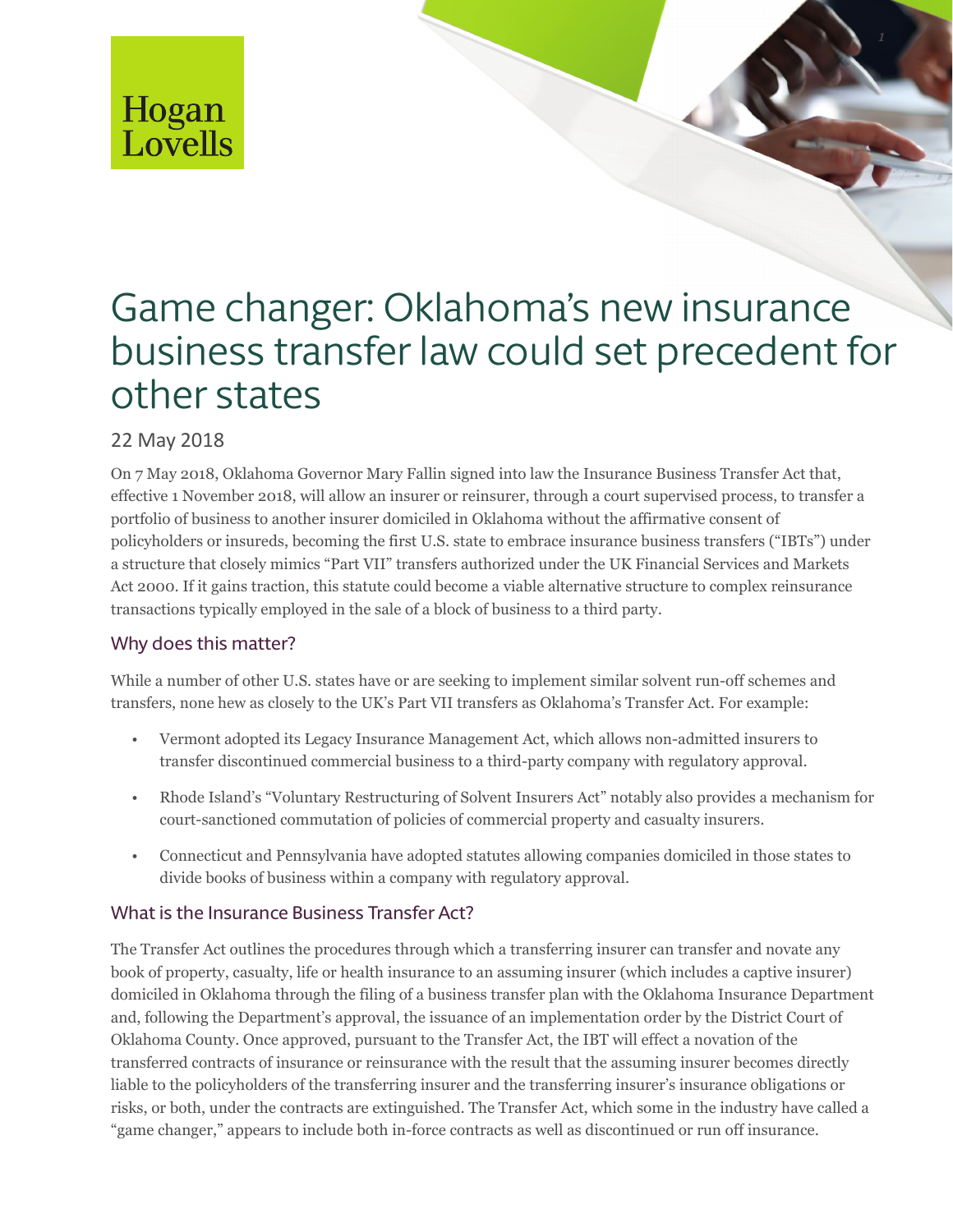# Key components of the Transfer Act

- The application must contain, among other items, "evidence of approval or nonobjection of the transfer from the chief insurance regulator of the state of the transferring insurer's domicile."
- The application must also include an opinion from an independent expert regarding, inter alia, the likely effects of the transfer on policyholders and claimants, including distinguishing between those whose policies will not be transferred, and whether the proposed transfer has a material, adverse impact on the policyholders and claimants of the transferring and the assuming insurers.
- The Insurance Commissioner has 60 business days (which may be extended by an additional 30 business days) from receipt of a complete IBT plan to review the plan to determine if the applicant may proceed with a verified petition to the court seeking approval to implement the plan.
- Notice of a court hearing on the plan and a 60-day comment period must be sent to (i) the insurance regulators of each jurisdiction in which the applicant holds or has ever held a certificate of authority and in which subject policies were issued or policyholders currently reside, (ii) state insurance guaranty associations of such jurisdictions, (iii) reinsurers of the subject business, and (iv) all policyholders of the subject business.
- The notice must provide that a policyholder may comment on or object to the transfer and novation but also that policyholders will not have the opportunity to opt out of or otherwise reject the transfer and novation.

If the court finds that the implementation of the IBT plan would not materially adversely affect the interests of policyholders or claimants that are part of the subject business, the court must issue an implementation order that (inter alia):

- orders a statutory novation with respect to all policyholders or reinsureds and their respective policies and reinsurance agreements;
- releases the transferring insurer from any and all obligations or liabilities under policies that are part of the subject business; and
- authorizes and orders the transfer of property or liabilities, including, but not limited to, the ceded reinsurance of transferred policies and contracts on the subject business, notwithstanding any nonassignment provisions in any such reinsurance contracts.

# **Contact**



Robert Fettman Counsel, New York robert.fettman@hoganlovells.com +1 212 918 3038

*This Insurance Update is a summary for guidance only and should not be relied on as legal advice in relation to a particular transaction or situation. If you have any questions or would like any additional information regarding this matter, please contact your relationship partner at Hogan Lovells or the lawyers listed on this update.*